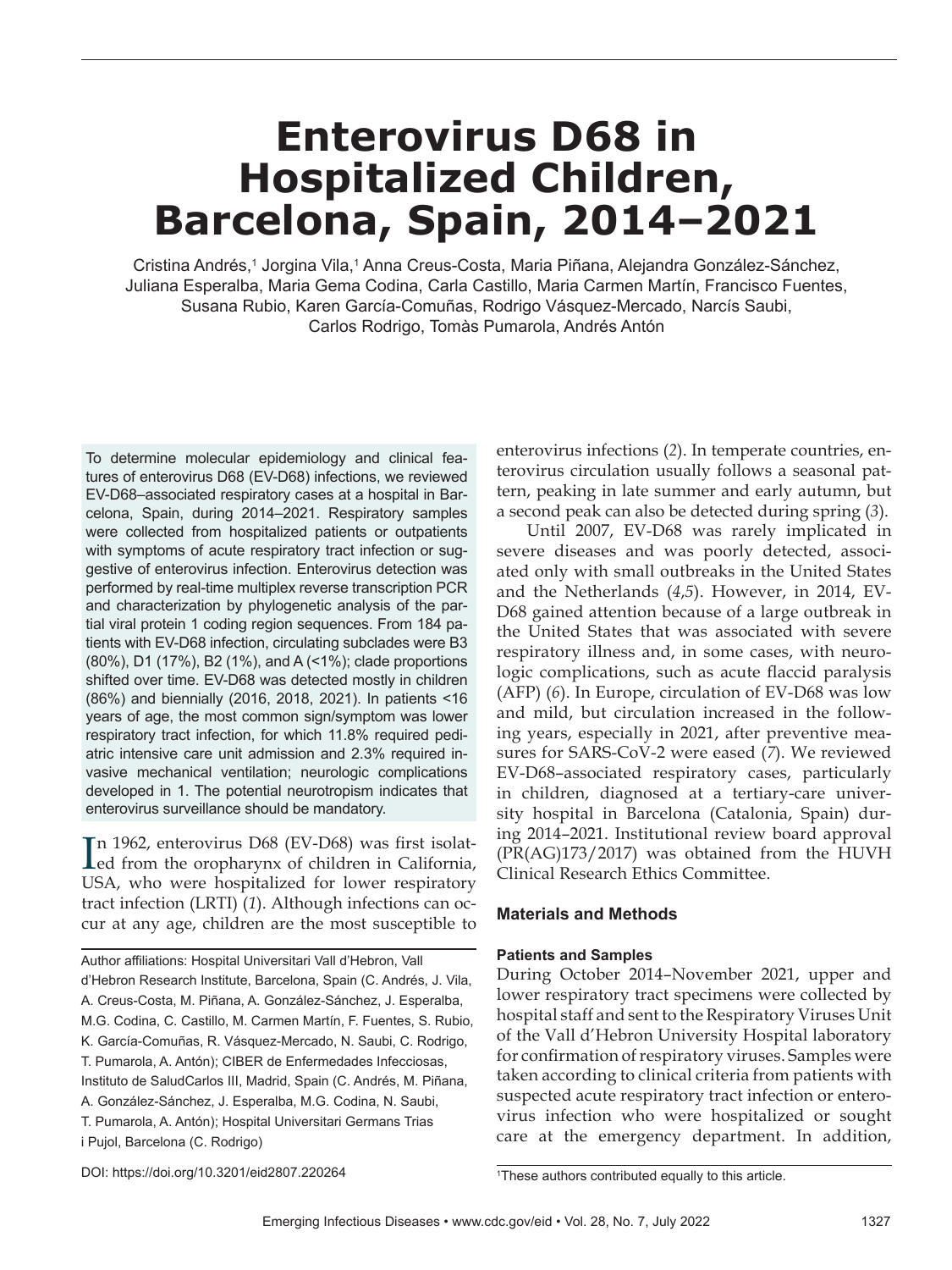since September 2021, respiratory samples for SARS-CoV-2 screening were further tested for other respiratory viruses. We retrospectively collected patient demographic features (sex and age) for all laboratory-confirmed cases of enterovirus infection and collected clinical data only for patients <16 years of age (pediatric population).

Regarding the clinical definitions used, upper respiratory tract infections (URTIs) were infections from the nose to the larynx; LRTIs were recurrent wheezing, asthma, bronchiolitis, and pneumonia. To ensure that the length of hospital stay or respiratory support were associated only with EV-D68, we studied LRTI severity in patients requiring admission because of respiratory tract infection. Respiratory support was divided into 5 groups: none, oxygen through nasal cannula, high-flow nasal cannula, noninvasive mechanical ventilation, and invasive mechanical ventilation. EV-D68–associated AFP was defined as myelitis causing sudden onset of paralysis with T2 hyperintensity in medulla gray matter with dorsal brain stem variably affected on magnetic resonance images and EV-D68 detected in respiratory specimens.

#### **Enterovirus Detection and Characterization**

We performed enterovirus detection by using specific real-time multiplex reverse transcription, as previously described (*8*). The characterization of enterovirus was performed by the phylogenetic analyses of the partial viral protein 1 (VP1) coding-region according to the protocol recommended by the World Health Organization, with minor modifications (*8*).

#### **Statistical Analyses**

We performed statistical analysis by using SPSS version 22 (SPSS Inc., https://www.ibm.com). To assess associations between categorical variables, we performed  $\chi^2$  testing and calculated Z scores. We considered p<0.05 to be significant.

#### **Results**

Over the 7 years of the study, 67,798 respiratory specimens (39,183 patients) were received for laboratory confirmation of respiratory viruses. A total of 1,423 (2%) samples from 1,313 (3%) patients were laboratory confirmed as containing enterovirus. Phylogenetic analysis of the partial VP1 coding region revealed that 187 (13%) of the 1,423 strains from 184 (14%) of the 1,313 patients were EV-D68 (147 subclade B3, 80%; 32 newly emerged subclade D1, 17%; 2 subclade B2, 1%; and 1 subclade A, <1%) (Appendix Figure 2, https://wwwnc.cdc.gov/EID/article/28/7/22- 0264-App1.pdf). EV-D68 was detected mostly in pediatric populations (158/184; 86%) (median age 3 years; interquartile range 1.73–6 years; age range 8 months to 77 years), especially in patients <5 years of age (117/158; 74%). The distribution of EV-D68 infections (Appendix Figure 1) was like that of other enteroviruses; circulation peaked in autumn and spring, especially during 2016, 2018, and 2021; fewer cases were reported in 2015, 2017, 2019; and no cases were reported in 2020. Circulation of strains belonging to the several subclades shifted throughout the study period; B3 predominated until 2017, and B3 and D1 co-circulated until 2021, when B3 was predominant (Table 1; Appendix Figure 1). Moreover, the distribution of these clades among the studied population differed (p<0.00001) (Appendix Table). B3 was detected mostly among the pediatric population (<16 years of age, 95% of cases), whereas subclade D1 was detected equally in pediatric and adult  $(≥16$  years) populations (17/32 [53%] vs. 15/32 [47%]; p<0.00001).

Among the 158 children with EV-D68, 76 (48%) were hospitalized and 82 (52%) were seen as outpatients (Table 2). Until 2021, a total of 12/82 (15%) patients were outpatients, compared with 70/82 (85%) during 2021.

With regard to clinical signs and symptoms, most common were LRTI (101/158; 64%), followed by URTI (37/158; 23%). A total of 9/158 (6%) pediatric

| Table 1. Distribution of enterovirus D68 subclades, by year, for all patients and hospitalized children, Barcelona, Spain, 2014-2021* |      |      |      |      |      |      |      |      |       |
|---------------------------------------------------------------------------------------------------------------------------------------|------|------|------|------|------|------|------|------|-------|
|                                                                                                                                       | Year |      |      |      |      |      |      |      |       |
| Clade                                                                                                                                 | 2014 | 2015 | 2016 | 2017 | 2018 | 2019 | 2020 | 2021 | Total |
| All                                                                                                                                   |      |      |      |      |      |      |      |      |       |
| A                                                                                                                                     |      |      |      |      |      |      |      |      |       |
| B <sub>2</sub>                                                                                                                        |      |      |      |      |      |      |      |      |       |
| B <sub>3</sub>                                                                                                                        |      | h    | 26   |      | 24   |      |      | 91   | 147   |
| D1                                                                                                                                    |      |      |      |      | 20   |      |      |      | 32    |
| Hospitalized children                                                                                                                 |      |      |      |      |      |      |      |      |       |
| А                                                                                                                                     |      |      |      |      |      |      |      |      |       |
| B <sub>2</sub>                                                                                                                        |      |      |      |      |      |      |      |      |       |
| B <sub>3</sub>                                                                                                                        |      | 6    | 21   |      | 17   |      |      | 20   | 64    |
| D1                                                                                                                                    |      |      |      |      | 5    |      |      |      |       |
| Total                                                                                                                                 | 5    |      | 27   | 3    | 44   |      |      | 94   |       |

\*Blank cells indicate zero.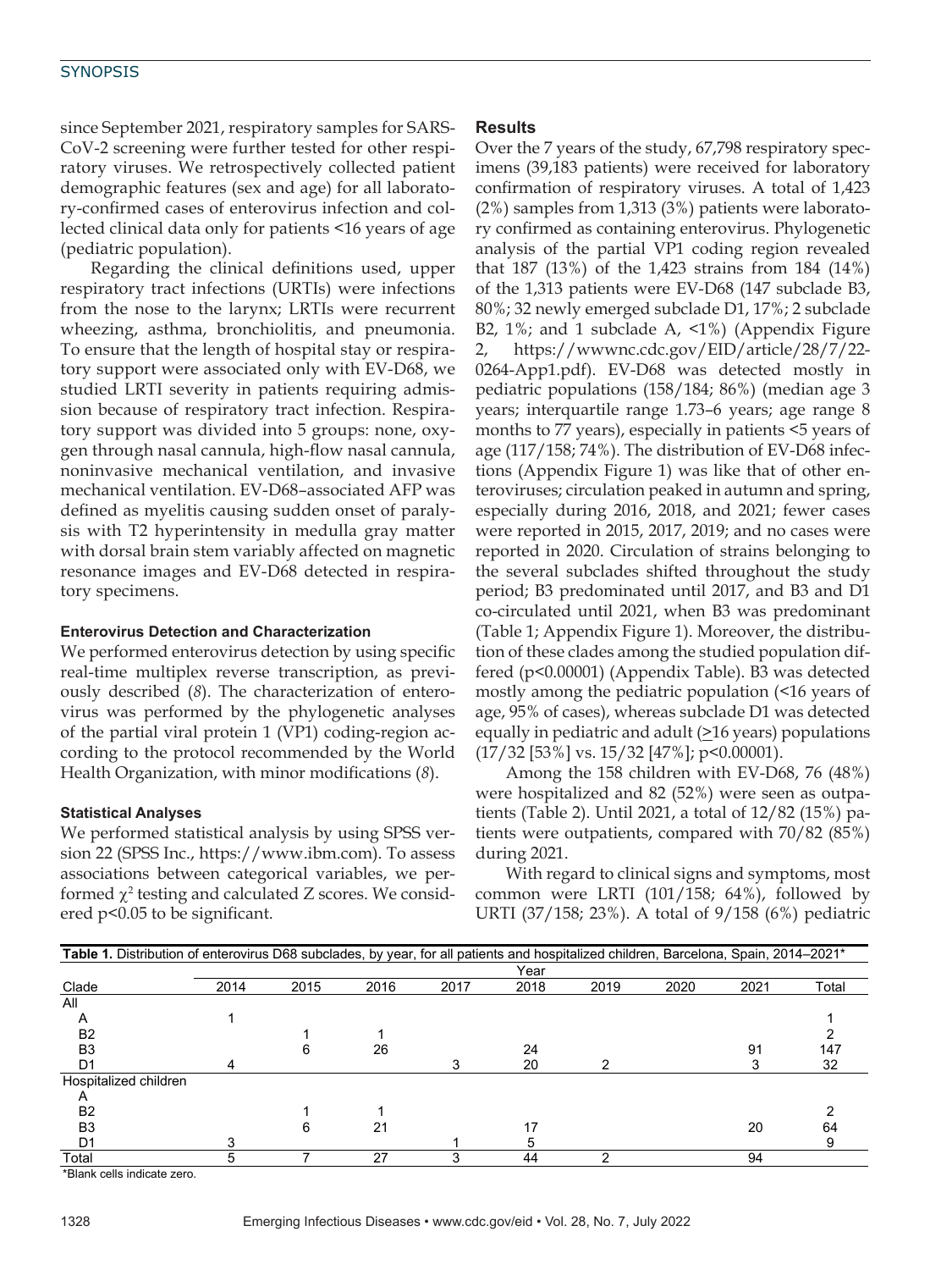| ZU14-ZUZ1                             |                        |                     |
|---------------------------------------|------------------------|---------------------|
| Characteristic                        | Hospitalized, no. (%)+ | Outpatient, no. (%) |
| Sex                                   |                        |                     |
| M                                     | 44 (57.9)              | 47/82 (57.3)        |
| F                                     | 56 (42.1)              | 35(42.7)            |
| Age, y                                |                        |                     |
| $2$                                   | 24 (31.6)              | 24 (29.3)           |
| $2 - 4$                               | 34 (44.7)              | 34 (41.4)           |
| >5                                    | 18 (23.7)              | 24 (29.3)           |
| Signs/symptoms‡                       |                        |                     |
| LRTI                                  | 56 (73.6)              | 45 (54.9)           |
| $>24$ mo                              | 40 (71.4)              | 36 (80.0)           |
| $<$ 24 mo                             | 16(28.6)               | 9(20.0)             |
| <b>URTI</b>                           | 10(13.2)               | 27 (32.9)           |
| Other                                 | 10(13.2)               | 10(12.2)            |
| <b>Treatment for LRTI</b>             |                        |                     |
| Chronic respiratory comorbidities     | 28/56 (50)             | 20/45 (44.4)        |
| Asthma-directed therapies             |                        |                     |
| $\beta$ 2 agonists                    | 52/56 (92.9)           | 43/45 (95.6)        |
| Systemic corticosteroids              | 51/56 (91.1)           | 34/45 (75.6)        |
| Hospitalization for LRTI              |                        |                     |
| Hospital length of stay, d§           | $3(1-5)$               | <b>NA</b>           |
| Respiratory support§                  | 44 (78.6)              | <b>NA</b>           |
| Maximum respiratory support required¶ |                        |                     |
| Conventional oxygen                   | 23(52.3)               | <b>NA</b>           |
| <b>HFNC</b>                           | 13(29.5)               | <b>NA</b>           |
| <b>NIMV</b>                           | 6(13.6)                | <b>NA</b>           |
| <b>IMV</b>                            | 1(2.3)                 | <b>NA</b>           |
| <b>ECMO</b>                           | 1(2.3)                 | NA                  |
| Duration of respiratory support§¶#    | $3(1-4)$               |                     |
| PICU admission                        | 9(11.8)                | <b>NA</b>           |
| PICU length of stay, d§               | $4(2-9)$               | <b>NA</b>           |

**Table 2.** Demographic and clinical characteristics of patients in study of enterovirus-D68 in hospitalized children, Barcelona, Spain, 2014–2021\*

\*Units of measure are no. (%) unless otherwise indicated. ECMO, extracorporeal membrane oxygenation; HFNC, high-flow nasal cannula; IMV, invasive mechanical ventilation; LRTI, lower respiratory tract infection; NA, not applicable; NIMV, noninvasive mechanical ventilation; PICU, pediatric intensive care unit; URTI, upper respiratory tract infection.

†Percentages are calculated vertically, according to the total cases.

‡The main symptom at time of hospital admission or consultation.

§For continuous variables, means and interquartile ranges are indicated.

¶Three patients received home mechanical ventilation and required increased respiratory support during hospitalization.

#Excludes the 3 patients with home mechanical ventilation and the patient who received ECMO.

patients had fever as the only sign, 6/158 (4%) had gastroenteritis, and 1 (1%) had myelitis and AFP (a 2-year-old girl with no underlying diseases but not fully recovered with quadriplegia and respiratory failure requiring home tracheotomy mechanical ventilation and feeding through gastrostomy). The remaining (4/158; 2.5%) patients were asymptomatic.

#### **Discussion**

Interest in EV-D68 was limited until the large outbreak that occurred in the United States in 2014 (*6*,*9*). Although EV-D68 circulation had been previously described, that large outbreak affecting mainly children was associated not only with severe respiratory disease but also with neurologic complications in some cases. Furthermore, the circulating EV-D68 strains belonged to previously circulating lineages, and therefore, there was no clear evidence of a new virus strain associated with increased severity (*6*,*9*). Nevertheless, during the same period, further studies began not only in the United States but also in Europe

to monitor EV-D68 circulation (*10*). Results revealed a low level of EV-D68 detection and milder clinical manifestations in Europe compared with those in the United States (*10*). Similarly, the EV-D68 circulation in Barcelona was low during that period (*8*). However, in the following seasons, the trend increased, particularly during 2016 and 2018, as reported in other regions of Spain (*11*) and Europe (*12*,*13*), especially the upsurge observed during the 2021–22 season (*7*). According to those data, EV-D68 seems to follow a biennial circulation pattern as recently defined (*14*,*15*), which was displaced during 2020 because of the CO-VID-19 pandemic, but higher numbers of cases were detected during 2021 (*7*).

Four distinct clades of EV-D68 (A–D) have been described (*16*) in addition to subclades A, B1, B2, and B3 (*10*,*17*). Clades cocirculated variably; B3 predominated during the studied seasons, which is in concordance with other reports (*10*,*18*). Moreover, in our study, viruses belonging to the new emerging subclade D1 within clade D, were mainly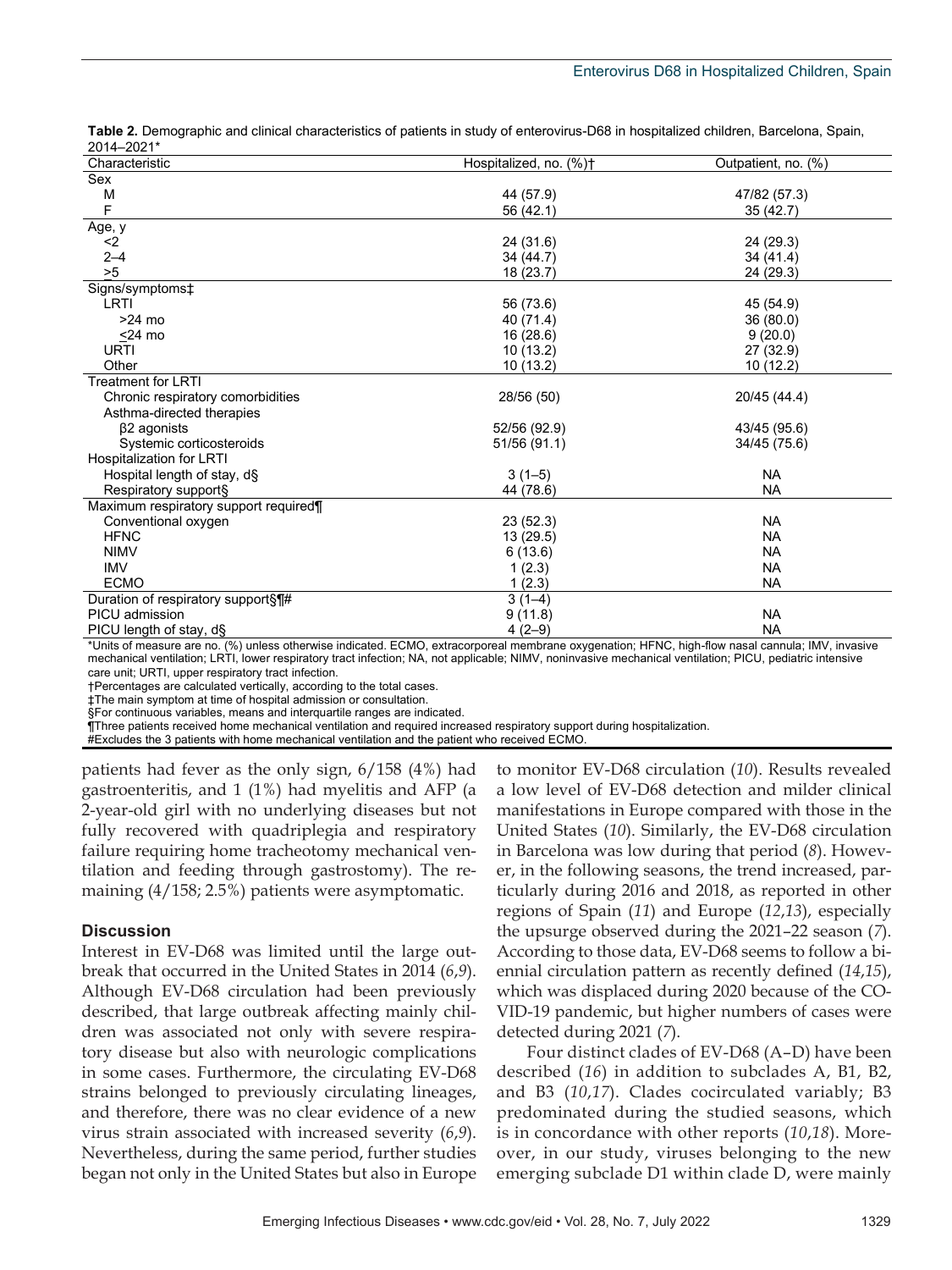#### **SYNOPSIS**

detected during 2018, and cocirculation with subclade B3 was equal until 2018, as recently reported around Europe (France and Italy) (*12*,*19*). Furthermore, subclade D1 was observed similarly among pediatric and adult populations, compared with B3, which was mostly detected in children. This age effect depending on clade, in concordance with our results, has been reported in other studies (*19*,*20*). Of note, a recent study reported changes in the VP1 region of D1 associated with lower cross-protection in adults (*21*).

The most common clinical features of EV-D68 infection in children in this study were respiratory, and AFP developed in only 1 patient. EV-D68 has been mostly associated with LRTI in children >2 years of age, 50%–70% of whom previously had asthma or recurrent wheezing and 20% of whom had no comorbidities, as described in our study. In addition, most cases from our study were mild; few patients were admitted to intensive care units (ICUs). However, during the US outbreak in 2014, respiratory signs/symptoms reported for hospitalized patients were more severe: 59% of patients required ICU admission, 23% noninvasive mechanical ventilation, and 8% invasive mechanical ventilation; therefore, previous asthma or reactive airway disease might increase the risk for ICU admission and the need for ventilatory support (*22*). Despite changes in the virologic properties of circulating viruses, the clinical features remained similar to those reported in 2014 in Europe, in contrast to the United States and Canada. In addition, during the US outbreak, AFP cases associated with EV-D68 infection (subclade B3), in which this virus was the only pathogen isolated, increased (*6*,*9*). Although enteroviruses are known to be neurotropic, we detected only 1 case of AFP associated with EV-D68 subclade B3 infection.

The potential neurotropism of EV-D68 and other enteroviruses suggests that surveillance should be mandatory, which is one of the aims of the European Non-Polio Enterovirus Network (https:// www.escv.eu/enpen). The year-round circulation of EV-D68 should help with close monitoring of this enterovirus, as well as prompt response to the potential occurrence of outbreaks and related clinical burden.

This study was supported by the Spanish Ministry of Economy and Competitiveness, Instituto de Salud Carlos III, cofinanced by the European Development Regional Fund "A way to achieve Europe," Spanish Network for Research in Infectious Diseases (REIPI RD16/0016/0003).

### **About the Author**

Dr. Andrés is a postdoctoral researcher at the Respiratory Viruses Unit in the Microbiology Department of Hospital Univeristari Vall d'Hebron. Her research interests are the epidemiology and molecular characterization based on whole-genome sequencing of viruses, especially influenza viruses, enteroviruses, rhinoviruses, and coronaviruses.

#### **References**

- 1. Schieble JH, Fox VL, Lennette EH. A probable new human picornavirus associated with respiratory diseases. Am J Epidemiol. 1967;85:297–310. https://doi.org/10.1093/ oxfordjournals.aje.a120693
- 2. Khetsuriani N, Lamonte-Fowlkes A, Oberst S, Pallansch MA; Centers for Disease Control and Prevention. Enterovirus surveillance—United States, 1970–2005. MMWR Surveill Summ. 2006;55:1–20.
- 3. European Centre for Disease Prevention and Control. Rapid risk assessment—outbreak of enterovirus A71 with severe neurological symptoms among children in Catalonia, Spain [cited 2021 Jun 15]. https://www.ecdc.europa.eu/sites/ default/files/media/en/publications/Publications/ 07-06-2016-RRA-Enterovirus%2071-Spain.pdf
- 4. Meijer A, van der Sanden S, Snijders BE, Jaramillo-Gutierrez G, Bont L, van der Ent CK, et al. Emergence and epidemic occurrence of enterovirus 68 respiratory infections in The Netherlands in 2010. Virology. 2012;423:49–57. https://doi.org/10.1016/j.virol.2011.11.021
- 5. Rahamat-Langendoen J, Riezebos-Brilman A, Borger R, van der Heide R, Brandenburg A, Schölvinck E, et al. Upsurge of human enterovirus 68 infections in patients with severe respiratory tract infections. J Clin Virol. 2011;52:103–6. https://doi.org/10.1016/j.jcv.2011.06.019
- 6. Midgley CM, Jackson MA, Selvarangan R, Turabelidze G, Obringer E, Johnson D, et al. Severe respiratory illness associated with enterovirus D68–Missouri and Illinois, 2014. MMWR Morb Mortal Wkly Rep. 2014;63:798–9.
- 7. Benschop KS, Albert J, Anton A, Andrés C, Aranzamendi M, Armannsdóttir B, et al. Re-emergence of enterovirus D68 in Europe after easing the COVID-19 lockdown, September 2021. Euro Surveill. 2021;26. https://doi.org/10.2807/ 1560-7917.ES.2021.26.45.2100998
- 8. Andrés C, Vila J, Gimferrer L, Piñana M, Esperalba J, Codina MG, et al. Surveillance of enteroviruses from paediatric patients attended at a tertiary hospital in Catalonia from 2014 to 2017. J Clin Virol. 2019;110:29–35. https://doi.org/10.1016/j.jcv.2018.11.004
- 9. Midgley CM, Watson JT, Nix WA, Curns AT, Rogers SL, Brown BA, et al.; EV-D68 Working Group. Severe respiratory illness associated with a nationwide outbreak of enterovirus D68 in the USA (2014): a descriptive epidemiological investigation. Lancet Respir Med. 2015;3:879–87. https://doi.org/10.1016/S2213-2600(15)00335-5
- 10. Poelman R, Schuffenecker I, Van Leer-Buter C, Josset L, Niesters HG, Lina B; ESCV-ECDC EV-D68 Study Group. European surveillance for enterovirus D68 during the emerging North-American outbreak in 2014. J Clin Virol. 2015;71:1–9. https://doi.org/10.1016/j.jcv.2015.07.296
- 11. Cabrerizo M, García-Iñiguez JP, Munell F, Amado A, Madurga-Revilla P, Rodrigo C, et al. First cases of severe flaccid paralysis associated with enterovirus D68 infection in Spain, 2015–2016. Pediatr Infect Dis J. 2017;36:1214–6. https://doi.org/10.1097/INF.0000000000001668